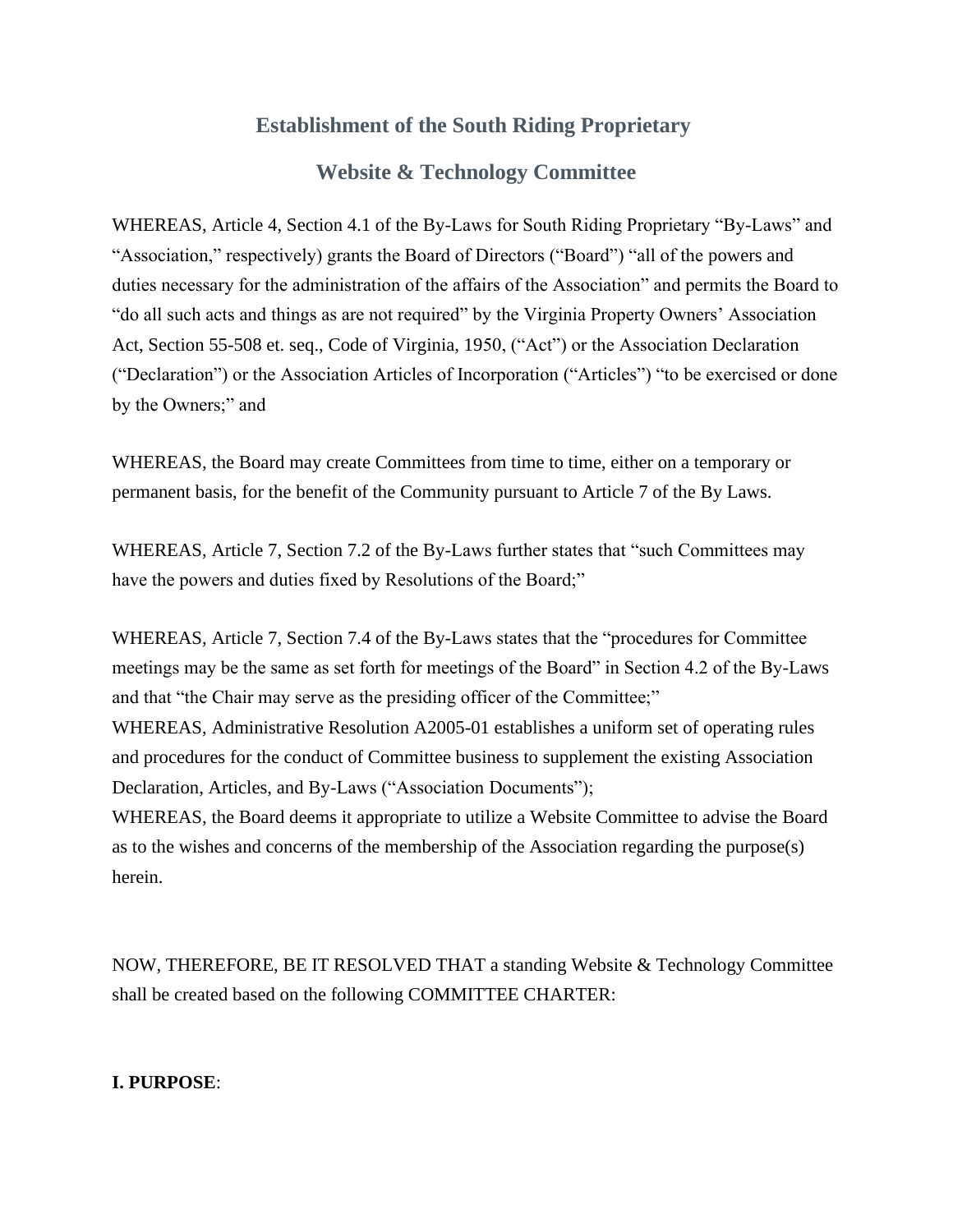A. The Website & Technology Committee shall provide guidance to the Association on all matters related to the website, networking, telecommunications and associated computer technology.

B. The Website & Technology Committee is advisory in nature and serves at the pleasure of the South Riding Proprietary Board of Directors. Committee members may not make final decisions on any matters, expend Proprietary funds, or speak on behalf of the community, without the approval of the Board of Directors.

### **II. FORMATION OF COMMITTEE**:

A. The Committee shall be comprised of not less than three (3) and not more than Fifteen (15) Members.

B. The Board initially solicited and appointed Committee members (by majority vote) from the Membership of the Association.

### **III. GOVERNANCE**:

A. Committee members will nominate amongst themselves one Member who shall be recommended to the Board to serve as Committee Chair.

B. The Committee Chair (only) will act as liaison between the Committee and the Board or its Agent. C. By majority vote, the Board may remove Committee Members from time to time, as it deems appropriate.

D. The Board will confirm all Committee Members upon a majority vote following a nomination by the Chair, or by a Member of the Board.

E. The Committee must establish Quorum at a meeting in order to conduct business. Quorum will be defined as a majority of the current membership.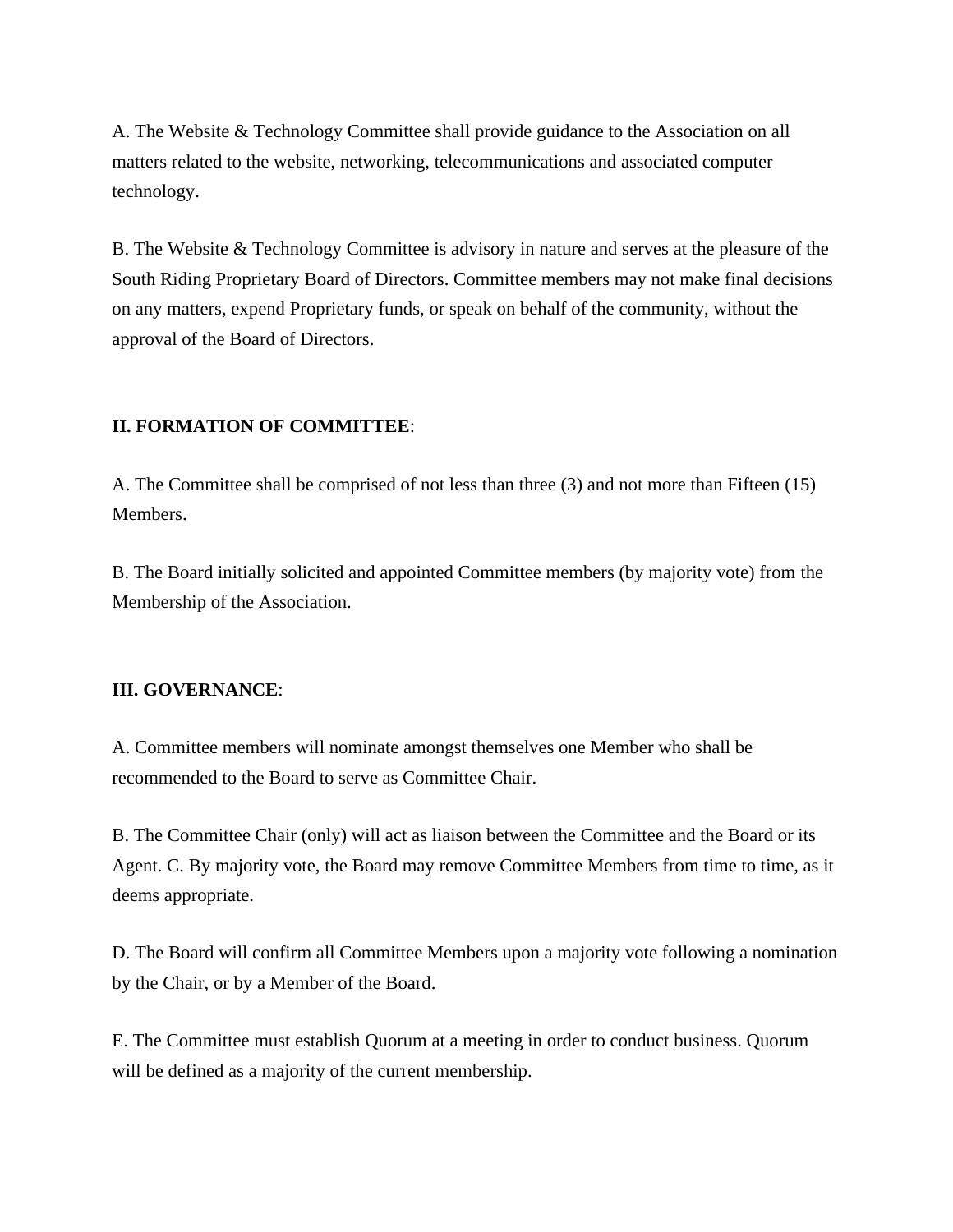F. A majority vote of the Committee Members present at a meeting at which a quorum is present will be required to carry a motion.

G. The Website & Technology Committee will meet once per month, on the 2nd Tuesday at 7:30 pm or as otherwise determined and announced.

H. A vice chair will be nominated to serve in concurrence with the chair and fulfill the chairs duties in their absence.

I. Membership on the Website & Technology Committee will be conferred upon having attended (3) meetings within a six (6) month period, being nominated by the Committee Membership and being appointed by the Board of Directors or at the Board of Directors discretion. Active participation is important to achieving the mission of the committee, as such, a Member's absence at (4) consecutive meetings will result in the loss of Committee Membership. The Chairperson is responsible for maintaining an official attendance roster and will administer notification of loss of Committee Membership due to attendance. Membership may be reestablished through the aforementioned requisite attendance requirement. Committee Members are eligible to vote and serve in leadership positions.

J. The Committee, by majority vote, may establish sub-committees or working groups to conduct special assignments as required by the Committee. Sub-committees and working groups will be established by the committee and the committee must:

i. Provide a clear purpose and develop goals for the sub-committees and working groups; ii. Establish sub-committee and working group membership. The appointed chair must be a member of the website Committee. Members are not required to be members of the Committee but must be a resident in good standing of the South Riding Proprietary; iii. Put forward a timeline for the sub-committee or working group being established. K. Sub-Committees and Working Groups actions will be included in the minutes of the website Committee.

#### **IV. OPERATION**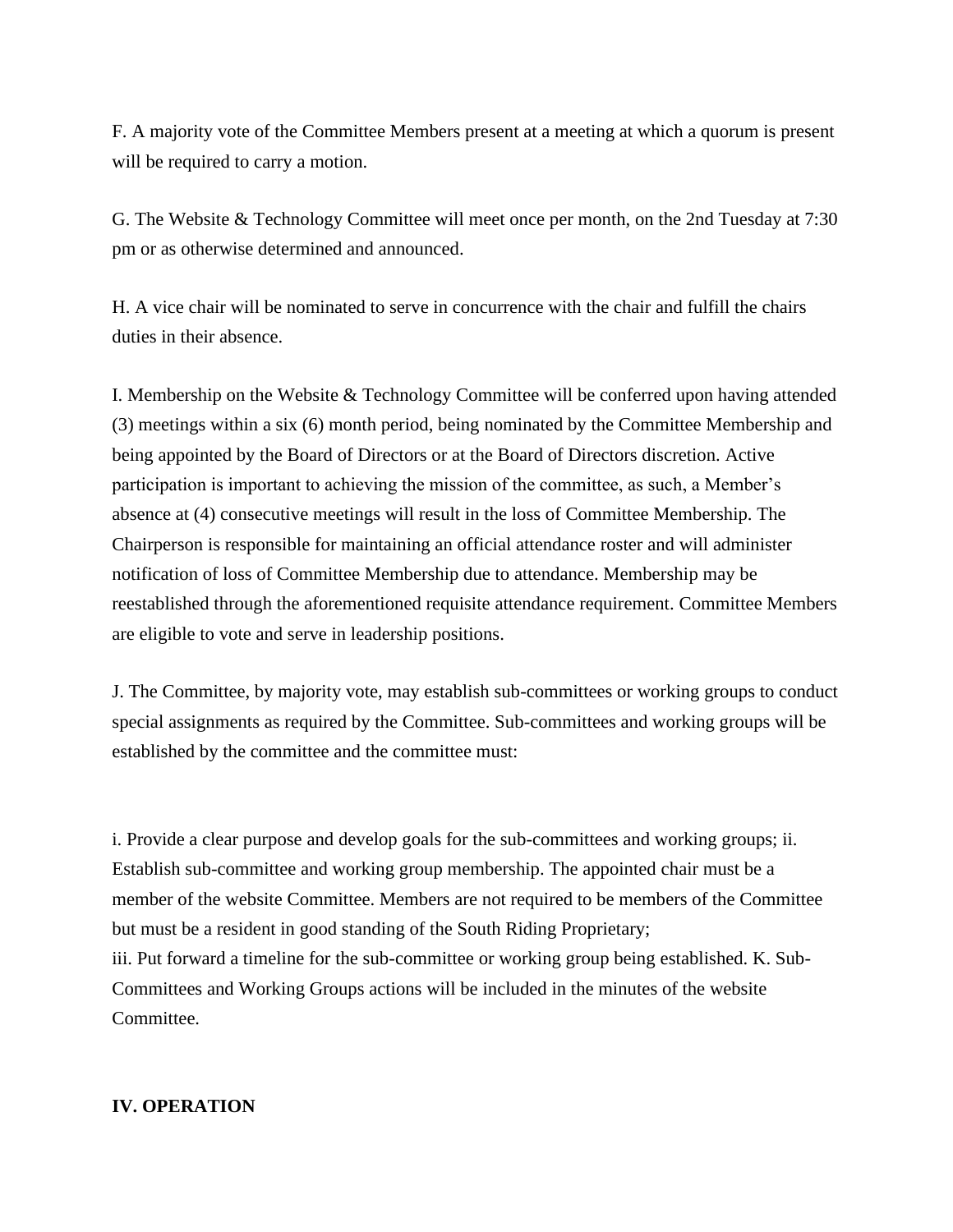#### A. Software licensing

i. The Website & Technology Committee will comply with all software licensing requirements.

ii. All software used to facilitate the purpose must be licensed.

iii. Any software developed by the committees' members, or donated to the committee must use an OSI approved open source license.

iv. Software currently in use on the website must meet provision i., but does not have to meet ii. or iii.

#### B. System Administration

i. The Chair and Vice Chair shall have full access privilege to the website.

ii. The Chair will allocate privilege to other members as necessary for specific roles.

iii. The Chair shall be responsible for removing access privileges as needed, and specifically when a member is removed from the committee.

#### C. Policies

i. The Website will be operated in accordance with the policies drafted by the website committee and adopted by the board.

ii. The current policies shall be published at<http://www.southriding.net/policies/> or another easily accessible location on the website.

iii. The committee may amend the policies at anytime pending approval by a majority of the board.

### **V. SPONSORSHIP AND FUNDING**:

A. The nature and scope of any Association-sponsored activity must be approved in advance by the Board. The Committee is advisory in nature ONLY unless given SPECIFIC direction from the Board. All final decisions pertaining to the Association shall be made by the Board.

B. The Committee will submit an annual budget request to the Budget and Finance Committee.